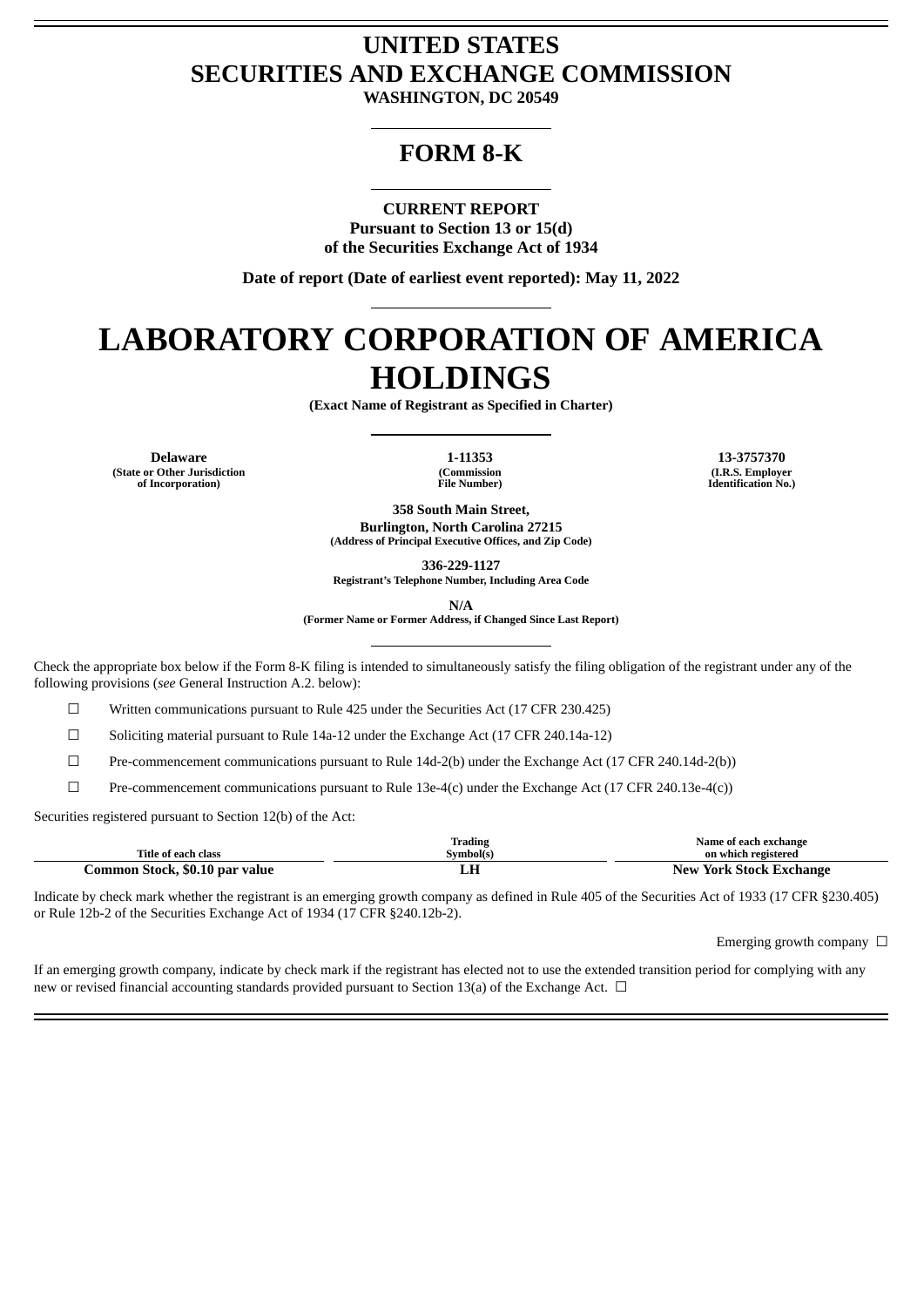#### **Item 5.07 Submission of Matters to a Vote of Security Holders.**

The 2022 Annual Meeting of Shareholders (the "Annual Meeting") of Laboratory Corporation of America Holdings (the "Company") was held on May 11, 2022. As of March 16, 2022, the date of record for determining the Company's shareholders entitled to vote on the proposals presented at the Annual Meeting, there were 93,175,934 shares of the Company's common stock issued and outstanding and entitled to vote at the Annual Meeting. The holders of 82,424,988 shares of the Company's issued and outstanding common stock were represented in person or by proxy at the Annual Meeting, constituting a quorum. The proposals presented at the Annual Meeting are described in detail in the Company's definitive proxy statement filed with the Securities and Exchange Commission on March 31, 2022 (the "Proxy Statement"). The vote results detailed below represent final results as certified by the Inspector of Elections.

#### Proposal 1.

The Company's shareholders elected the following persons, who were listed in the Proxy Statement, to the Board to hold office for the term expiring at the 2023 Annual Meeting of Shareholders or until their successors are elected and qualified or until their earlier death, resignation, or removal:

|                                | <b>Votes For</b> | <b>Votes</b><br><b>Against</b> | <b>Abstentions</b> | <b>Broker</b><br><b>Non-Votes</b> |
|--------------------------------|------------------|--------------------------------|--------------------|-----------------------------------|
| Adam H. Schechter              | 70,479,562       | 4,624,159                      | 438,226            | 6,883,041                         |
| Kerrii B. Anderson             | 65,458,725       | 9,120,368                      | 962,854            | 6,883,041                         |
| Jean-Luc Bélingard             | 72,053,881       | 3,448,937                      | 39,129             | 6,883,041                         |
| Jeffrey A. Davis               | 74,853,874       | 648,406                        | 39,667             | 6,883,041                         |
| D. Gary Gilliland, M.D., Ph.D. | 74,872,172       | 632,449                        | 37,326             | 6,883,041                         |
| Garheng Kong, M.D., Ph.D.      | 69,864,739       | 5,639,472                      | 37.736             | 6,883,041                         |
| Peter M. Neupert               | 72,957,340       | 2,480,447                      | 104,160            | 6,883,041                         |
| Richelle P. Parham             | 73,772,106       | 1,711,293                      | 58,548             | 6,883,041                         |
| Kathryn E. Wengel              | 74,472,435       | 1,032,810                      | 36,702             | 6,883,041                         |
| R. Sanders Williams, M.D.      | 71.491.402       | 4.005.750                      | 44.795             | 6,883,041                         |

#### Proposal 2.

The Company's shareholders approved, in an advisory (non-binding) vote, the compensation of the Company's named executive officers. The votes regarding this proposal were as follows:

| <b>Votes</b>     |                       |             | Broker           |
|------------------|-----------------------|-------------|------------------|
| <b>Votes For</b> | Against               | Abstentions | <b>Non-Votes</b> |
| 68,952,729       | <sub>0</sub> ,439,284 | 149,934     | 6,883,041        |

# Proposal 3.

The Company's shareholders ratified the appointment of Deloitte & Touche LLP as the Company's independent registered public accounting firm for the year ending December 31, 2022. The votes regarding this proposal were as follows:

| <b>Votes</b>     |         |                     | Broker           |
|------------------|---------|---------------------|------------------|
| <b>Votes For</b> | Against | <b>Abstentions</b>  | <b>Non-Votes</b> |
| ,780<br>81.961.  | 4.496   | 48,712<br>$\sim$ 12 |                  |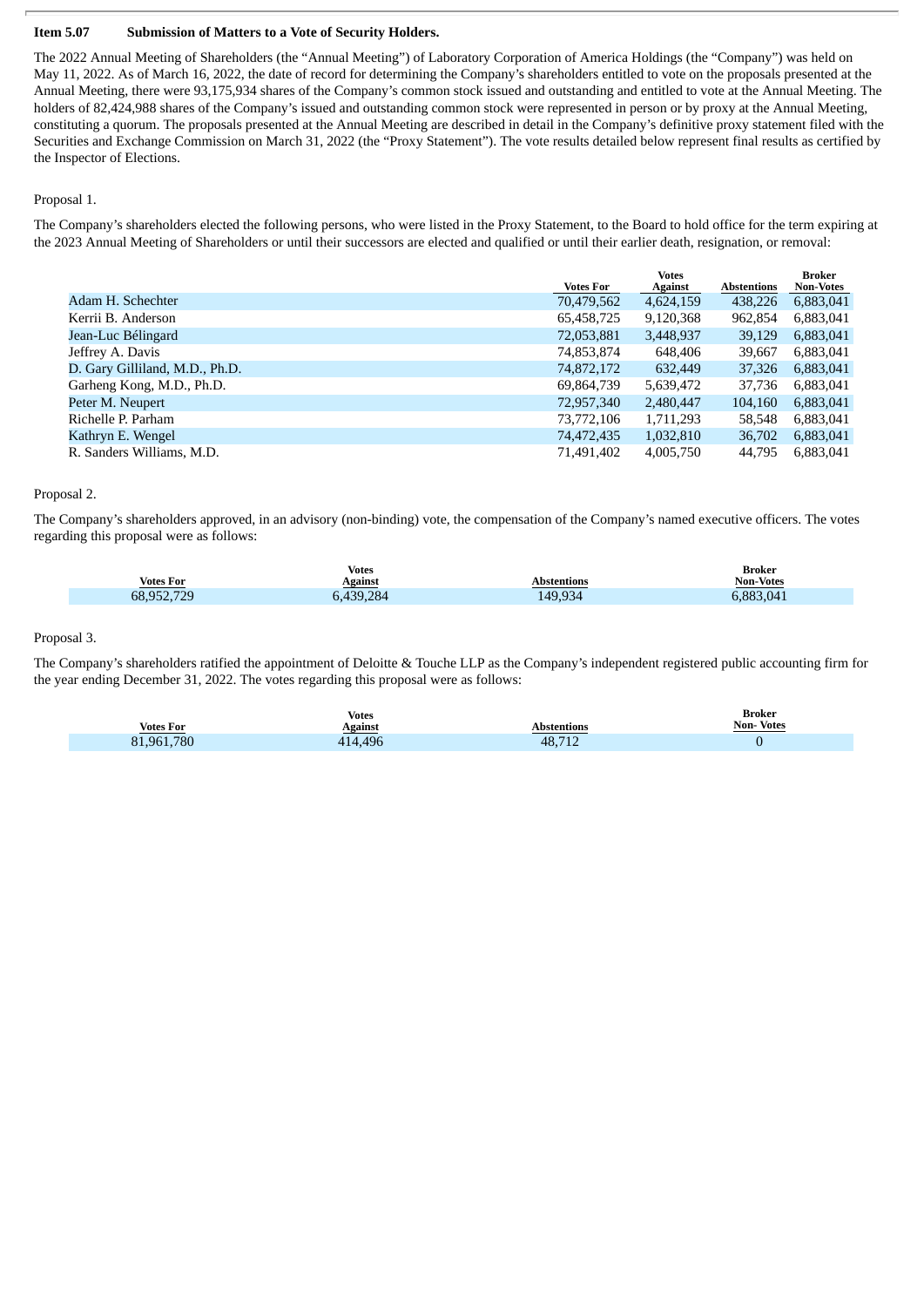## Proposal 4.

The Company's shareholders voted against the shareholder proposal seeking an amendment to the Company's governing documents relating to procedural requirements in connection with shareholders' rights to call a special meeting. The votes regarding this proposal were as follows:

| <b>Votes For</b> | <b>Votes</b><br>Against | Abstentions | Broker<br><b>Non-Votes</b> |
|------------------|-------------------------|-------------|----------------------------|
| 5.574.804<br>ບ,ບ | 68,241,335              | 725,808     | 6,883,041                  |